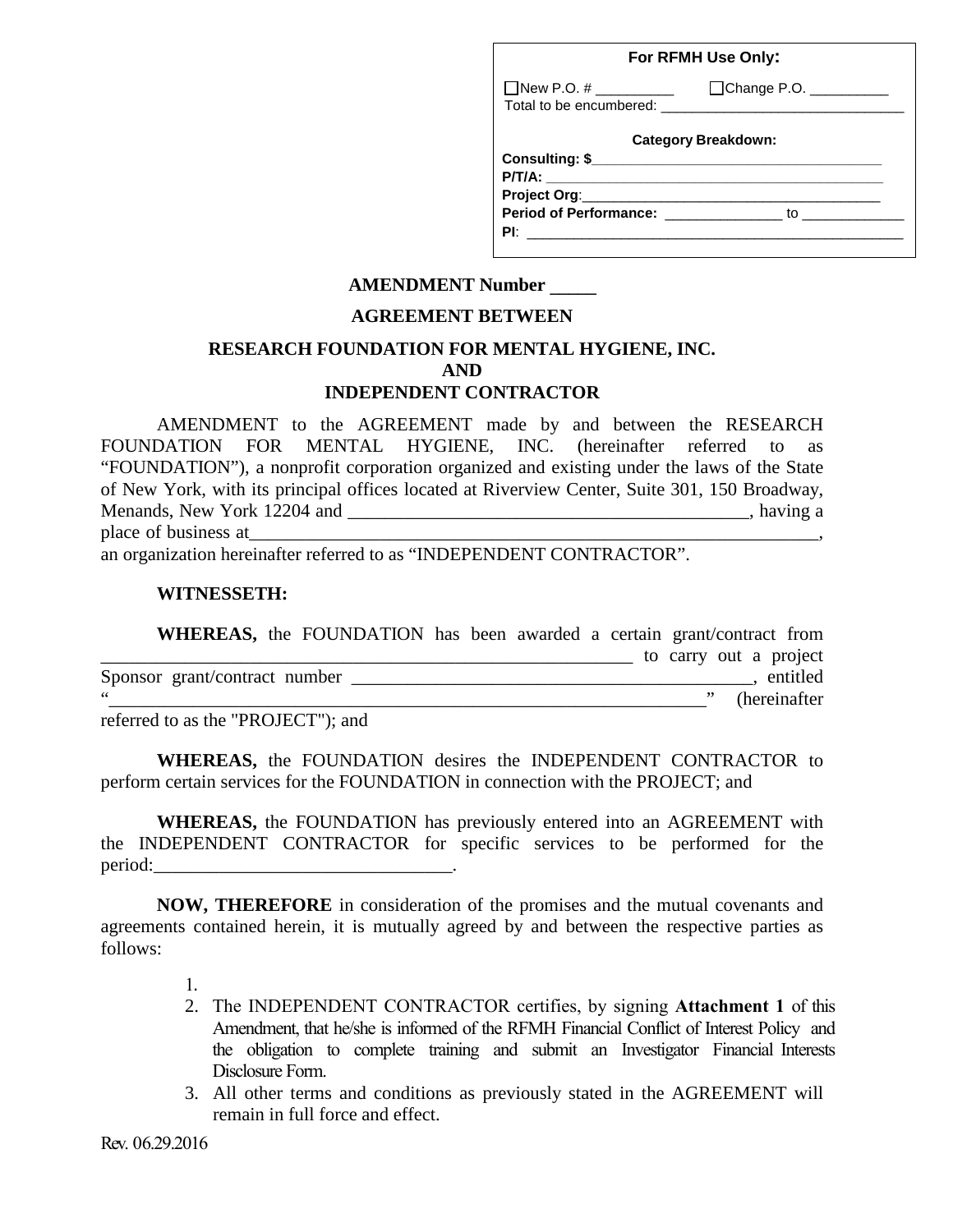**IN WITNESS WHEREOF,** the parties hereto have executed this AGREEMENT.

# **RESEARCH FOUNDATION FOR INDEPENDENT CONTRACTOR MENTAL HYGIENE, INC.**

|                         | Robert E. Burke<br><b>Managing Director</b> |                               |
|-------------------------|---------------------------------------------|-------------------------------|
|                         |                                             |                               |
|                         | <b>Read and Agreed:</b>                     |                               |
| <b>Project Director</b> |                                             | <b>Institutional Official</b> |
|                         |                                             |                               |
|                         |                                             |                               |